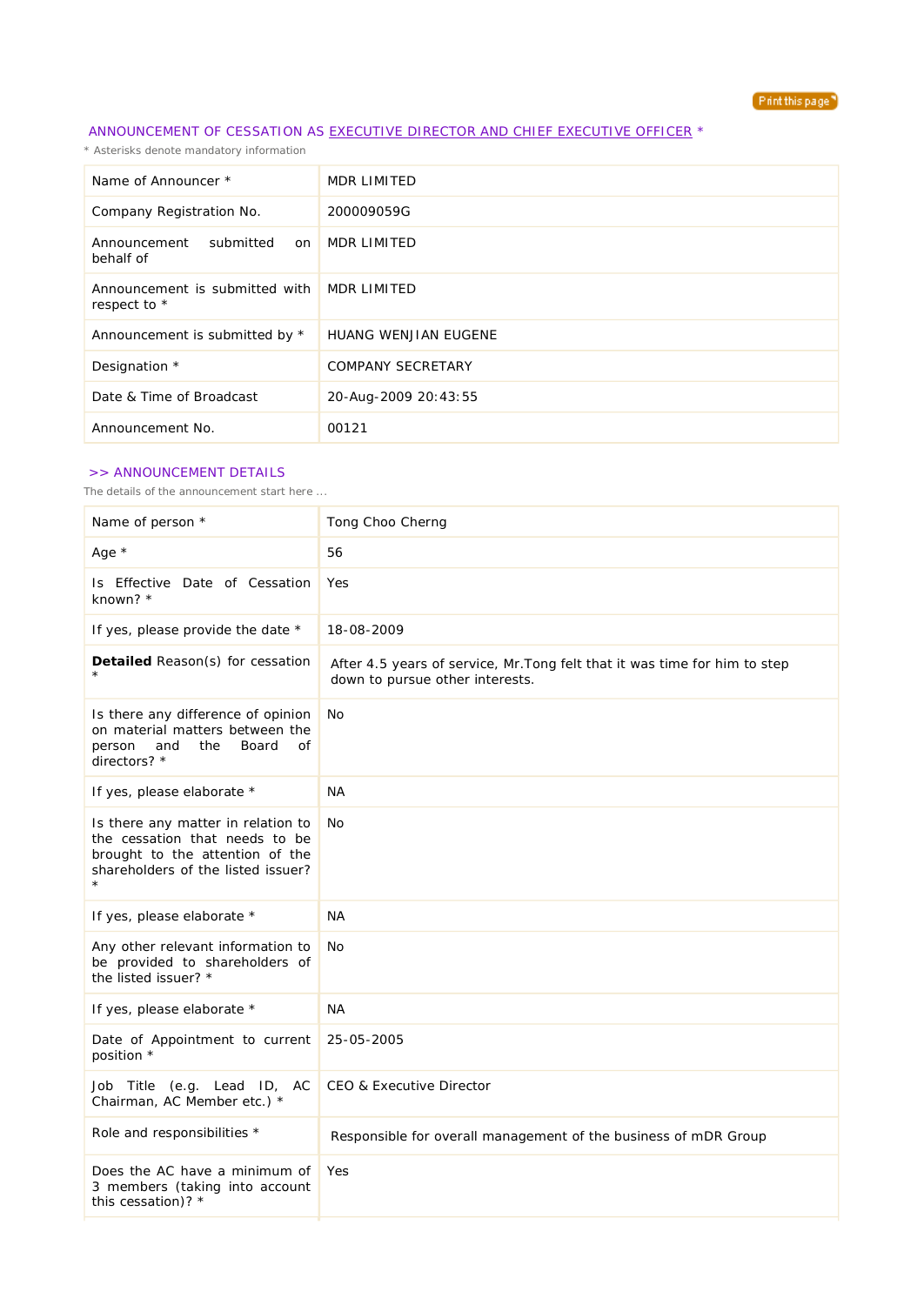| Number of Independent Directors<br>currently resident in Singapore<br>(taking<br>into<br>account<br>this<br>cessation) *                           | 3                                                                                                                                                                                                                                                                                                                                                                                                                                                                                                                                                                                                                                                                                                                                                                                                                                                                                                                                                                                                                                                                                                                                                                                                                                                                                                                                                                                                                                                                                                                                                                                                                                                                                                                                                                                                                                                                                                                                                                                                                                                                                                                                                                       |  |
|----------------------------------------------------------------------------------------------------------------------------------------------------|-------------------------------------------------------------------------------------------------------------------------------------------------------------------------------------------------------------------------------------------------------------------------------------------------------------------------------------------------------------------------------------------------------------------------------------------------------------------------------------------------------------------------------------------------------------------------------------------------------------------------------------------------------------------------------------------------------------------------------------------------------------------------------------------------------------------------------------------------------------------------------------------------------------------------------------------------------------------------------------------------------------------------------------------------------------------------------------------------------------------------------------------------------------------------------------------------------------------------------------------------------------------------------------------------------------------------------------------------------------------------------------------------------------------------------------------------------------------------------------------------------------------------------------------------------------------------------------------------------------------------------------------------------------------------------------------------------------------------------------------------------------------------------------------------------------------------------------------------------------------------------------------------------------------------------------------------------------------------------------------------------------------------------------------------------------------------------------------------------------------------------------------------------------------------|--|
| Number<br>of<br>cessations<br>of<br>appointments specified in Listing<br>Rule 704(7) over the past 12<br>months *                                  | As at date of resignation - 1 (Mr. Chan Soo Sen)                                                                                                                                                                                                                                                                                                                                                                                                                                                                                                                                                                                                                                                                                                                                                                                                                                                                                                                                                                                                                                                                                                                                                                                                                                                                                                                                                                                                                                                                                                                                                                                                                                                                                                                                                                                                                                                                                                                                                                                                                                                                                                                        |  |
| Shareholding * in the listed<br>issuer and its subsidiaries *                                                                                      | 10,000,000 ordinary shares in mDR Limited                                                                                                                                                                                                                                                                                                                                                                                                                                                                                                                                                                                                                                                                                                                                                                                                                                                                                                                                                                                                                                                                                                                                                                                                                                                                                                                                                                                                                                                                                                                                                                                                                                                                                                                                                                                                                                                                                                                                                                                                                                                                                                                               |  |
| Familial relationship with any<br>and/or<br>director<br>substantial<br>shareholder of the listed issuer or<br>of any of its principal subsidiaries | Nil                                                                                                                                                                                                                                                                                                                                                                                                                                                                                                                                                                                                                                                                                                                                                                                                                                                                                                                                                                                                                                                                                                                                                                                                                                                                                                                                                                                                                                                                                                                                                                                                                                                                                                                                                                                                                                                                                                                                                                                                                                                                                                                                                                     |  |
| >> OTHER DIRECTORSHIPS                                                                                                                             |                                                                                                                                                                                                                                                                                                                                                                                                                                                                                                                                                                                                                                                                                                                                                                                                                                                                                                                                                                                                                                                                                                                                                                                                                                                                                                                                                                                                                                                                                                                                                                                                                                                                                                                                                                                                                                                                                                                                                                                                                                                                                                                                                                         |  |
| Past (for the last 5 years) *                                                                                                                      | Accord Customer Care Solutions (Aust) Pty Ltd<br>Accord CCS (Thailand) Co., Ltd<br>Accord Customer Care Solution (Asia) Limited<br>Accord Customer Care Solutions (India) Private Limited<br>Accord Customer Care Solutions (Network) Pty Ltd<br>Accord Customer Care Solutions (NSW) Pty Ltd<br>Accord Customer Care Solutions (QLD) Pty Ltd<br>Accord Customer Care Solutions (SA)Pty Ltd<br>Accord Customer Care Solutions (Suzhou) Co., Ltd<br>Accord Customer Care Solutions (Taiwan) Corp.<br>Accord Customer Care Solutions (Vic)Pty Ltd<br>Accord Customer Care Solutions (WA)Pty Ltd<br>Accord Customer Care Solutions International Limited<br>Accord Customer Care Solutions Pty Ltd<br>Accord Direct Pty Ltd<br>ACCS PRC Limited (fka Porter Profits Limited)<br>After Market Solutions (CE) Pte. Ltd.<br>After Market Solutions (CE) Sdn. Bhd.<br>A-Mobile Pte. Ltd.<br>Australian Digital Mobile Services Pty Ltd<br>Bei Jing Jin Hong Jing Telecommunication & Technology Co, Ltd<br><b>Broadmax Services Limited</b><br>Distribution Management Solutions (Hong Kong) Co, Ltd<br>Distribution Management Solutions Pte. Ltd.<br>iDistribution Pte. Ltd.<br>mDR (HK) Limited (fka Semitech Electronics (HK) Limited<br>mDR (M) Sdn. Bhd. (fka SEM Technology Sdn. Bhd.)<br>mDR (S) Pte. Ltd. (f.k.a. Semitech Mobility Solutions Pte Ltd)<br>mDR Services India Pte Ltd (fka Ucom Technologies Private Limited)<br>mDRL (M) Sdn. Bhd. (fka Accord Customer Care Solutions (M) Sdn. Bhd.<br>Menel Pte. Ltd.<br>Mobile CCS Holdings Pte. Ltd.<br>Mobilefone Repair.Com Limited<br>MSI Pty Ltd<br>NBRC Pte Ltd (fka Super Mobile Pte. Ltd.)<br>Network Management Solutions Pte. Ltd.<br>Pacific Cellular (Thailand) Limited<br>Pacific Cellular International Limited<br>PC (Singapore) Pte. Ltd.<br>Playwork Solutions Pte Ltd<br>PT Accord Customer Care Solutions<br>PT AccordExpress Customer Care Solutions<br>SDS Pte. Ltd. (fka A-Club Mobile Pte. Ltd.)<br>Shanghai ACCS Forte Science & Technology Co., Ltd.<br>Tri-Max Pte. Ltd.<br>Ventures Management Solutions Pte. Ltd.<br>(Resigned from the aforementioned companies as at 18 August 2009) |  |